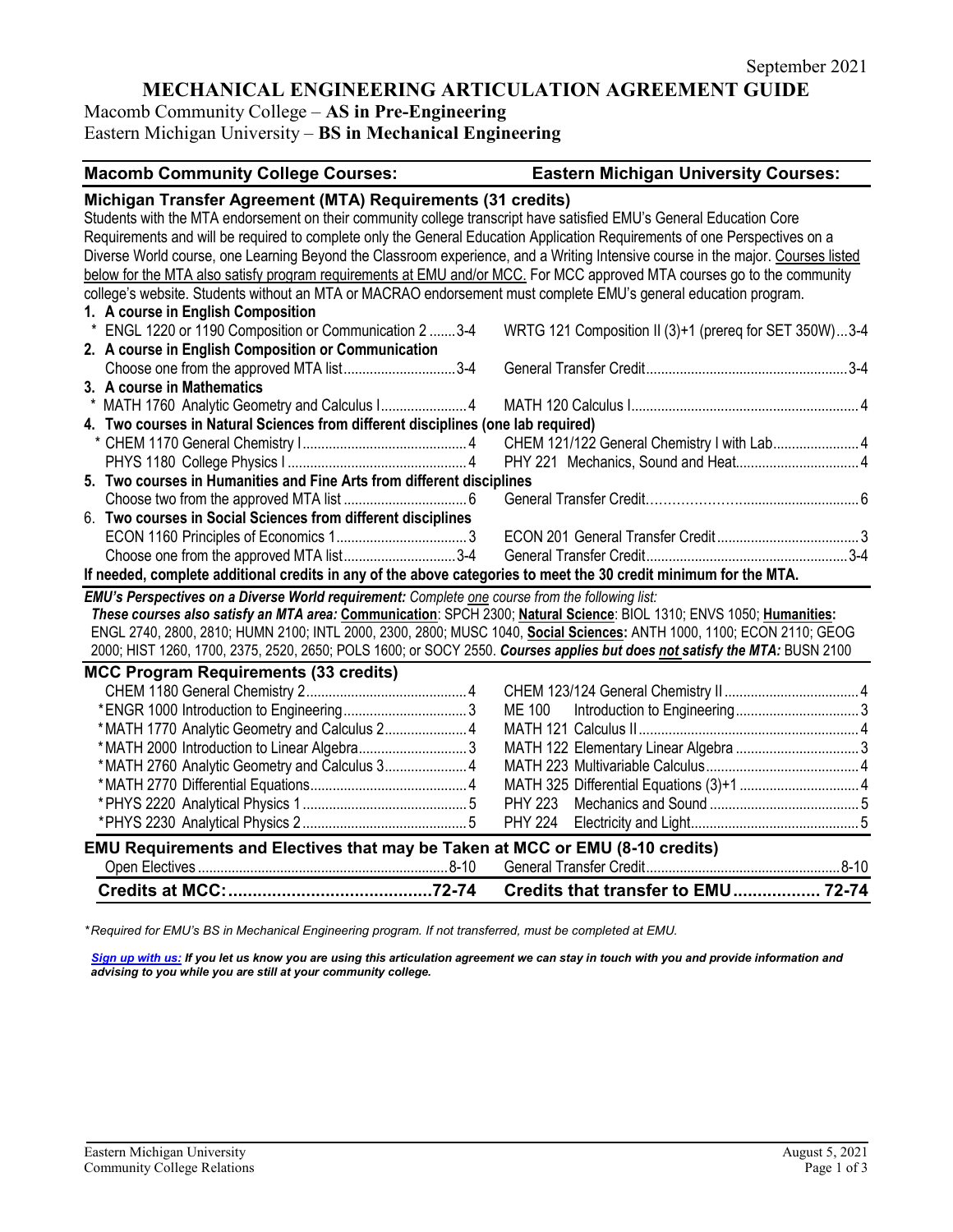## **MECHANICAL ENGINEERING ARTICULATION AGREEMENT GUIDE**

Macomb Community College – **AS in Pre-Engineering** Eastern Michigan University – **BS in Mechanical Engineering**

# **Completion of the BS in Mechanical Engineering**

#### **Program admission requirements:**

- Cumulative transfer gpa of 2.70
- Completion of PHY 223 or equivalent with a grade of "C" or higher
- Completion of MATH 120 and MATH 121 or equivalent with a grade of C or higher

#### **Major Requirements (50 - 52 credits)**

### **Foundational Requirements (9 credits)**

CEET 151 Intro to Computing in Engineering Technology3 EECE 212 Engineering Circuit Analysis (or ELEC 212)....3 SET350W Engineering Communication ...........................3 (or an ME tech elective approved by the program coordinator)

### **Technical Requirements (41 - 43 credits)**

| <b>ME 211</b> |                                   |  |
|---------------|-----------------------------------|--|
| <b>ME 312</b> | Dynamics (or PHY 230)3-4          |  |
| <b>ME 313</b> | Mechanics of Materials3           |  |
| ME 316        | Thermodynamics (or PHY 360) 3-4   |  |
| ME 317        | Fluid Mechanics (or PHY 485)3     |  |
| ME 325        | Mechanics of Composite Materials2 |  |
| ME 326        | Composite Design and Processes1   |  |
| ME 330        |                                   |  |
| ME 418        |                                   |  |
| ME 420        |                                   |  |
| ME 431        | Mechanical Design and Analysis3   |  |
| ME 432        |                                   |  |
| <b>ME435</b>  | Computational Solid Mechanics3    |  |
| ME 492        |                                   |  |
| ME 493        |                                   |  |
|               |                                   |  |

### **LBC/Writing Intensive Requirement**

Students must complete one Learning Beyond the Classroom course or noncredit experience offered by EMU and one Writing Intensive course. Consult your advisor for options.

Sample Sequence of Classes

### **Winter**

ME 211: prereq: MATH 120, PHY 223 (C or higher) CEET 151 EECE 212: prereq: MATH 121, PHY 223 SET 350W:prereq: WRTG 121

### **Fall**

ME 312: prereq: ME 211 (C or higher)

ME 313: prereq: ME 211

ME 316: prereq: MATH 120, 121; PHY 223 (C or higher)

### **Winter**

- ME 317 prereq: (ME 316 or PHY 360), ME 211, and MATH 325
- ME 325/326 prereq: (ME 312 or PHY 230), ME 211, and ME 313
- ME 330 prereq: ME 313
- ME 431 prereq: ME 100, ME 313

### **Fall**

ME418: prereq: (ME 316 or PHY 360) and (ME 317 or PHY 485) and (MATH 223) and (MATH 325) ME492: prereq: SET 350W; ME 431, coreq: ME432 ME432: prereq: ME 312 or PHY 230 and ME 431 ME435: prereq: ME 431, MATH 122, MATH 325

#### **Winter**

- ME493: prereq: ME 492
- ME420: prereq: (ME 316 or PHY 360), (ME 317 or PHY 485), MATH 325, and (ME 418 May be taken concurrently)